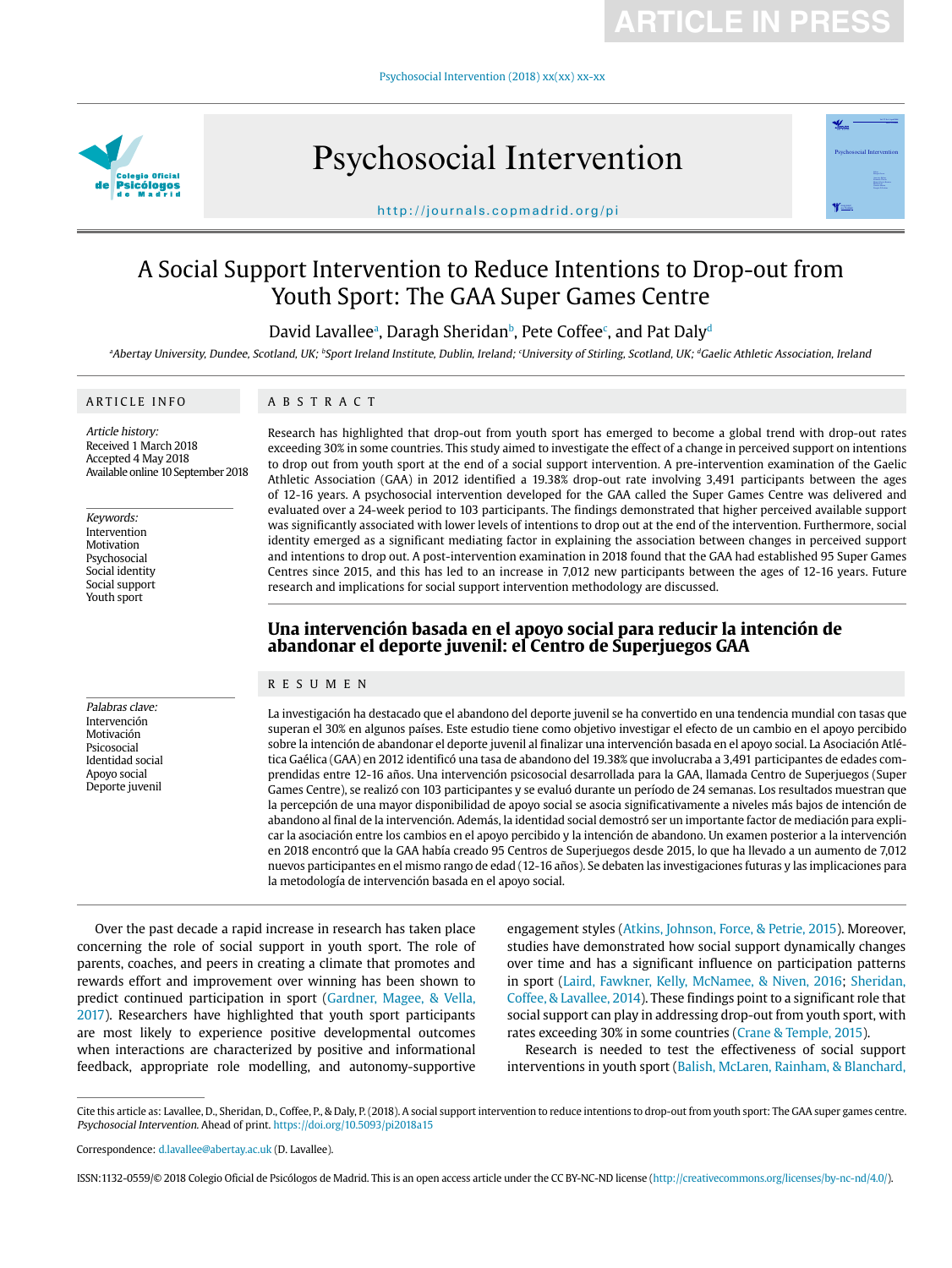[2014\)](#page-5-3). To date, only one study by [Conroy and Coatsworth \(2007\)](#page-5-4) has used a social support theoretically informed intervention-based approach to assess the effectiveness of a specific intervention or training programme for providing effective support to youth athletes. Further research is needed to examine the relationships between key social (e.g., social identity) and motivational (e.g., perceived autonomy, perceived relatedness, and perceived competency) variables that are involved in the process of dropping out of sport [\(Smith, Quested,](#page-6-2)  [Appleton, & Duda, 2014](#page-6-2)). Research is also needed on intervention strategies to target the provision of certain social support behaviors towards youth athletes in order to tackle negative outcomes in sport [\(Curran, Hill, Hall, & Jowett, 2015\)](#page-5-5). Such intervention-based research can assist practitioners in facilitating the development of more effective forms of social support in order to effectively tackle negative outcomes in youth sport (e.g., reducing drop-out from sport). Therefore, the aim of this study was to examine whether changes in perceived available social support predict intentions to drop out at the end of a social support intervention and, if so, if these effects are mediated by changes in social identity and/or changes in basic needs satisfaction. It was hypothesized that changes in perceived available social support will predict intentions to drop out with higher levels of perceived available social support resulting in lower levels of intentions to drop out (Hypothesis 1). It was also hypothesized that social identity and basic needs satisfaction will mediate this effect (Hypothesis 2).

#### **Pre-Intervention Examination**

The Gaelic Athletic Association (GAA) is an organization in Ireland that promotes Gaelic games such as Hurling, Football, Rounders, and Handball. The organization is comprised of autonomous bodies responsible for providing games experiences to male and female participants. The Camoige Association and the Ladies Gaelic Football Association, for example, provide oversight for female participation while the GAA focus exclusively on male participation. Combined, these bodies have an extensive local community reach with over 2,000 clubs and 500,000 members [\(GAA, 2015](#page-5-6)).

The GAA has experienced major challenges in safeguarding participation in their sports in recent years. In September 2012, the GAA produced a report reviewing the effectiveness of the GAA's Games Development Strategy [\(GAA, 2012](#page-5-7)). The report highlighted a key barrier in providing meaningful and age appropriated games opportunities across the participation continuum. This barrier related to a 19.38% drop-out rate involving 3,491 male participants between the ages of 12-16 years. The report identified two key contributory factors, which may have been creating the conditions for drop out in the GAA: (1) lack of a developmental ethos – a culture of keeping the best and ignoring the rest as a product of valuing the outcome (winning) – over the developmental process inside and outside sport (achieving one's full potential) and (2) inadequate competition frameworks – too much emphasis on rigidly structured competitions and the absence of a meaningful program of regular and scheduled games.

#### **Method**

#### **Intervention Design**

The research design involved a theoretically-grounded social support intervention (i.e., the GAA Super Games Centre) delivered and evaluated for youth participants aged 12 to 16 years over a 24 week period. Experienced grassroots coaches were recruited and trained specifically to deliver the intervention across 10 location sites in Ireland. These location sites were selected across a range of community support settings, namely, schools, universities, and GAA clubs. The timing and duration of the intervention was synchronized in line with two key school semester periods (i.e., September-December 2014 and January-April 2015). Over the 24-week period, each site followed an intervention protocol in order to deliver a consistent games experience.

The intervention focused on the two key contributory factors that created the conditions for drop out in the GAA (i.e., the lack of a developmental ethos and the presence of inadequate competition frameworks). A central feature in the intervention design related to modifications to the GAA games experience: Super Game Centres introduced planned modifications to the standard rules. These modifications were informed from six values (i.e., positive feedback, empowerment, belonging, effort, respect, and enjoyment) that have been shown to positively impact youth engagement in sport ([Sheridan](#page-6-1) [et al., 2014](#page-6-1)). The values acted as a guide to applying modifications to games in order to increase social support (e.g., teams earned additional points for providing positive feedback to teammates and opponents). The use of modified rules within traditional games supports previous research, which has called for the redesign of sport relevant environment in line with the needs of young participants ([Balish et al., 2014](#page-5-3)). Specifically, this redesign of traditional sport participation experiences involved a process of modifying traditional games environments by changing the sport structure, rules, facilities, and equipment in order to make the participant the highest priority ([Burton, 1984](#page-5-8)). Examples of such changes include reducing a pitch size (facility), using a smaller ball (equipment), and a rule that everybody must play (regulation).

#### **Intervention Participants**

One hundred and three participants were recruited for this study. For the purposes of recruiting study participants, the following inclusion criteria were applied: males, aged 12-16 years of age, basic skill proficiency in Gaelic Games, and participants who live fewer than 20 minutes by car from their local intervention site. The mean age of participants was 13.6 years ( $SD = 1.2$  years) while the average playing experience was 6.5 years ( $SD = 2.7$  years).

Basic skill proficiency plays a critical role in positively impacting adolescent physical activity levels [\(Sallis, Prochaska, & Taylor, 2000](#page-6-3)). As a result, a decision was taken to ensure that all participants had an existing basic proficiency in Gaelic Games participation in order to ensure that participants had the requisite competence to effectively participate in the games.

The time required to reach a sports facility is a significant factor in influencing recreational sports consumption behavior ([Pawlowski,](#page-6-4) [Breuer, Wicker, & Poupaux, 2009](#page-6-4)). In light of this, a decision was taken to target young participants within a 20-minute drive time radius from their local intervention site. This approach using drive time regions is in line with previous research exploring the impact of a physical environment on youth sport participation ([O'Reilly, Parent,](#page-6-5) [Berger, Hernandez, & Seguin, 2015\)](#page-6-5).

#### **Intervention Procedures**

**Pilot data collection.** A pilot data collection event was undertaken in two sites before the start of the intervention. This provided an estimation of the time the participants took to finish completing questionnaires. Furthermore, it identified the location of where participants experienced problems in understanding and responding to any questions contained within questionnaires.

**Timing of data collections.** Time 1 questionnaire data were gathered in the first two weeks of the intervention at the start of the school year (i.e., September, 2014). Time 2 data collection took place at the end of the 24-week intervention at the end of the school year (i.e., April, 2015).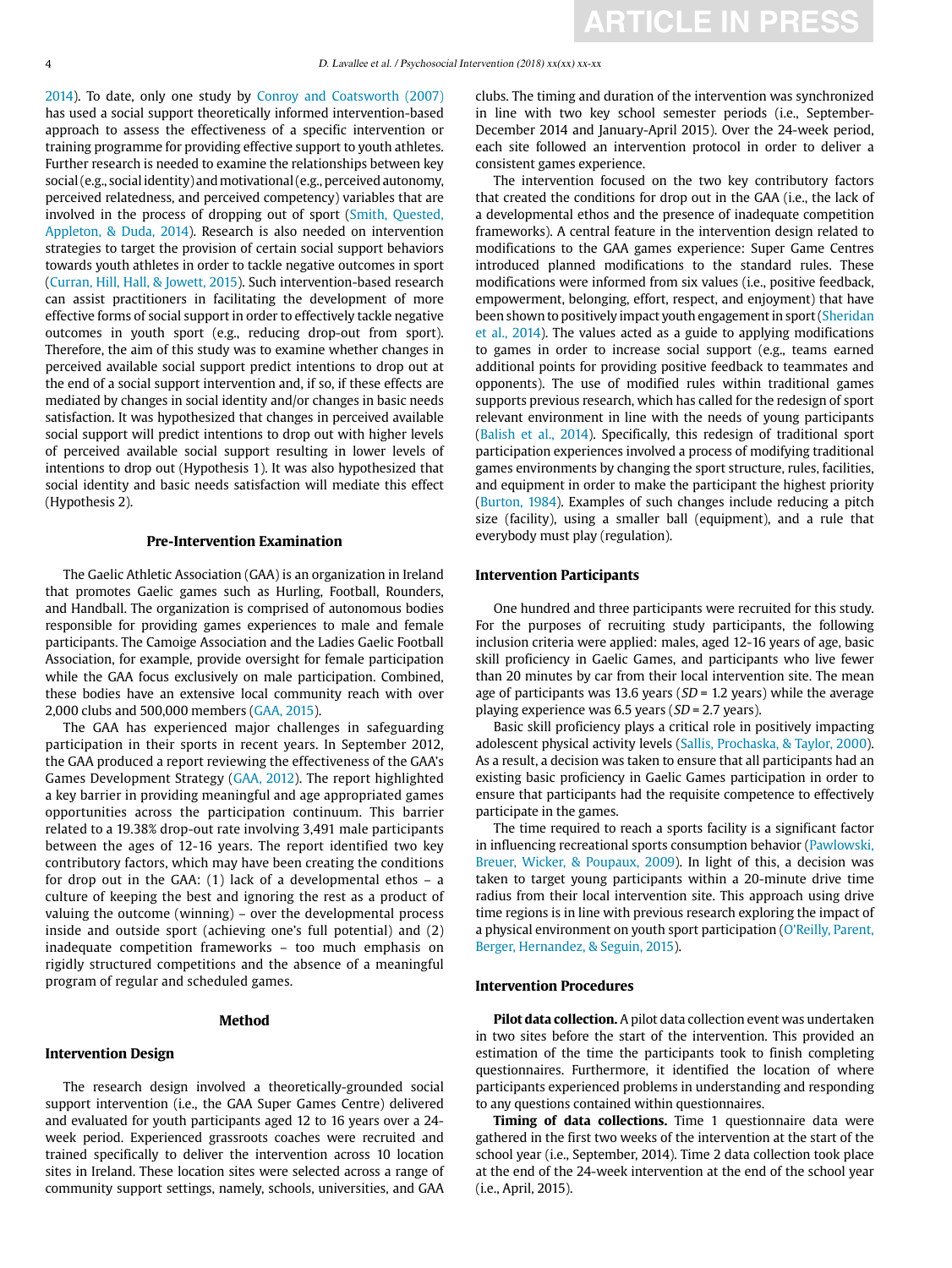**Data collection protocol.** Two field assistants were trained to assist with the collection of data. This was required due to the geographic scale of the 10-site intervention network and the timing of data collection requirements during the intervention. Training for the field assistants addressed how to present the data collection instruments to participants and how to ensure that each child was enabled to fill in the questionnaire without feeling pressured.

Data collection typically took place in a meeting room at the intervention site. Participants completed the questionnaire on their own without conferring with their peers. Participants were informed they could leave out any questions that they did not feel comfortable responding to, all responses would remain confidential, and that their names would not be associated with their responses. The questionnaire took approximately 20 minutes to complete.

**Ethical standards.** The research in all its work operated in accordance with international guidelines for ethical principles of scientific research. No financial incentives were provided to participants for their participation. The parents and participants received information about the project in which it was stated that participation in the project was voluntary and that all information gathered would be treated in confidence.

Children represent a vulnerable under age group not able to provide a legally valid consent to participation in the study. Therefore, children's parents or legal guardians needed to be informed and asked to provide their legal consent. An information sheet and consent form was given to both parents and participants. Both parents and participants had to fill in and complete an informed consent form before the start of the research.

In line with the rights of a child, participants were also given the opportunity to opt out of the study without penalty at any stage during the intervention. This choice was provided despite legal consent being afforded from parents or guardians. A university research ethics committee granted approval of the ethical procedures contained within the intervention.

#### **Intervention Measures**

The following measures were contained in the Time 1 and Time 2 questionnaires: social support, social identity, and basic needs satisfaction. Intentions to drop out was contained in the Time 2 questionnaire.

**Social support.** Participants indicated their perception of available support by completing a 16-item scale developed by [Freeman,](#page-5-9)  [Coffee, and Rees \(2011\).](#page-5-9) The Perceived Available Support in Sport Questionnaire (PASS-Q) enables the accurate assessment of perceived support in order to investigate the longitudinal effect of perceived available support on intentions to drop out. Participants were asked to indicate to what extent certain types of support were available to them (e.g., "provide you with comfort and security"). Items were rated on a 5-point Likert-type scale, ranging from 0 (not at all) to 4 (extremely). Freeman et al. reported Cronbach's alpha internal reliability coefficients ranging from .68 to .87, composite reliabilities ranging from .69 to .87, and test-retest reliabilities ranging from .73 to .84. Cronbach alpha reliabilities for the global scale of social support (the 16 items combined) in this study were .85 at Time 1 and .93 at Time 2.

**Social identity.** A Four-Item measure of Social Identification (FISI) was used for the purpose of measuring social identity. FISI is an adaptation of the scale reported by [Doosje, Spears, and Ellemers](#page-5-10)  [\(1995\)](#page-5-10) and has good reliability from a longitudinal study research design perspective (alpha = .75). The use of FISI is in line with a recent recommendation, which highlights the internal reliability of the scale (alpha = .77; [Postmes, Haslam, & Jans, 2013\)](#page-6-6). Participants were asked to respond to four items (e.g., "I identify with those playing at a GAA Super Game Centre") assessing the strength of connection and

belonging to the GAA Super Game Centre. Cronbach alpha reliabilities for the FISI in this study were .84 at Time 1 and .76 at Time 2.

**Basic needs satisfaction.** Participants were asked to respond to six statements assessing basic need for autonomy (e.g., "I have a say regarding what skills I want to practice"; [Standage, Duda,](#page-6-7)  [& Ntoumanis, 2003](#page-6-7)), six items assessing perceived competence (e.g., "I think I am pretty good at this activity") from the Intrinsic Motivation Inventory [\(McAuley, Duncan, & Tammen, 1989](#page-6-8)), and five items assessing relatedness need satisfaction (e.g., "I felt listened to") from the acceptance subscale from the Need for Relatedness Scale [\(Richer & Vallerand, 1998](#page-6-9)), translating into a single measure of basic needs satisfaction (cf. [Standage et al., 2003](#page-6-7)). The stem for each of the 17 items required participants to respond to a 7-point Likert scale ranging from 1 (strongly disagree) to 7 (strongly agree). Cronbach alpha reliabilities for the single measure of basic needs satisfaction (the 17 items combined) in this study were .85 at Time 1 and .87 at Time 2.

**Intentions to drop out.** Based on the work of Ajzen and Driver [\(1992\)](#page-5-11), participants were asked to respond to four items designed to assess the degree to which they intended to drop out of the GAA Super Game Centre. The items were further developed and contextualized for this study from the items utilized by [Sarrazin, Vallerand, Guillet,](#page-6-10)  [Pelletier, and Cury \(2002\)](#page-6-10). Two items measured intentions with regard to continue with, or drop out of, the GAA Super Game Centre (e.g., "I intend to drop out of the GAA Super Game Centre at the end of this season"), and two items measured intentions to continue with, or drop out of, the GAA Super Game Centre next season (e.g., "I am thinking of leaving the GAA Super Game Centre"). The latent variable for intentions to drop out was obtained after reversing the two inversely worded items. The Cronbach alpha reliability for the single measure of intentions to drop out (the 4 items combined) in this study was .82 (at Time 2).

#### **Intervention Analysis**

Basic descriptive statistics, including means, standard deviations, and bivariate correlations, were calculated for the variables of interest (i.e., social support, social identity, basic needs satisfaction, and intentions to drop out). As statistical techniques to test mediation (e.g., [Baron & Kenny, 1986\)](#page-5-12) suffer from problems, including low statistical power and a lack of quantification of the intervening effect, non-parametric bootstrapping analyses developed by [Hayes \(2013\)](#page-6-11) were employed. This analysis estimates direct and indirect effects in models with multiple proposed mediators and has been shown to perform better than other techniques (e.g., [Baron & Kenny, 1986](#page-5-12)) in terms of statistical power and Type I error control [\(Hayes, 2009\)](#page-6-12). Additionally, as it is not based on large-sample theory, it can be applied to smaller sample sizes with greater confidence ([Preacher & Hayes, 2004](#page-6-13)). To test for mediation, the PROCESS macro for SPSS ([Hayes, 2013](#page-6-11)) was used with 20,000 bootstrap resamples and 95% bias corrected confidence intervals (CIs).

#### **Intervention Fidelity**

Demonstration of intervention fidelity is considered central to the evaluation, comparison, and dissemination of effective interventions [\(Henggeler, Melton, Brondino, Scherer, & Hanley, 1997](#page-6-14); [Kalichman,](#page-6-15)  [Belcher, Cherry, & Williams, 1997](#page-6-15)). The following elements were carried out in order to effectively promote fidelity during the intervention: staff recruitment, training, supervision, and production of an intervention manual.

**Recruitment.** Careful recruitment, thorough training and ongoing supervision are essential elements to the promotion of fidelity [\(Yeaton & Sechrest, 1981\)](#page-6-16). Ten qualified local coaches with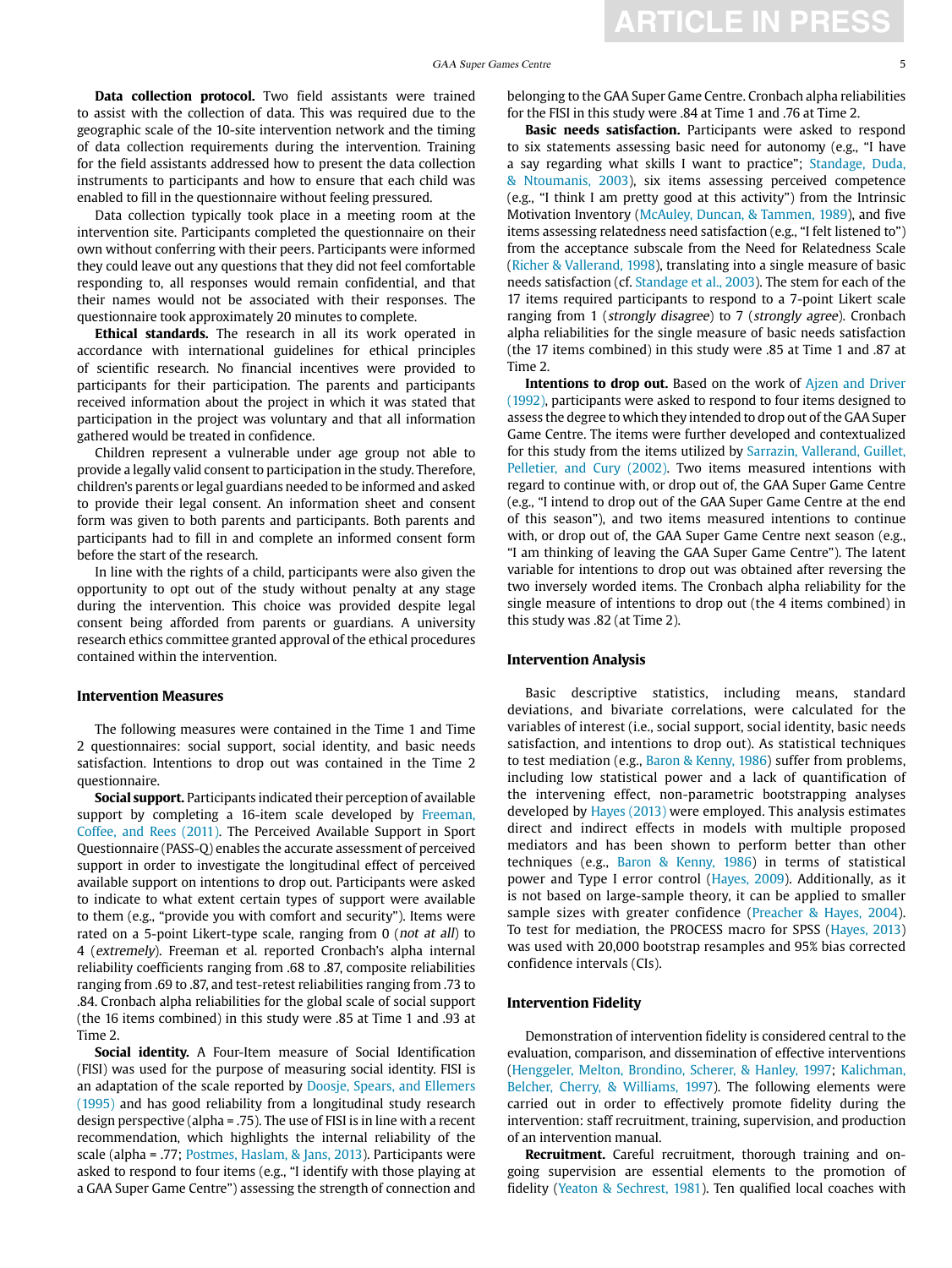the appropriate police vetting were recruited. All of the coaches had considerable knowledge and experience of working with the intervention population. The coaches indicated a willingness to go through a thorough training process and be supervised during the intervention.

**Training.** A training process was designed to ensure coaches had a clear understanding of the intervention that they would conduct. Over a 12-week period coaches completed four full training days, which focused on the principles of the intervention and their application from a social support perspective. As a result, coaches understood the key functional components of social support underlying the coaching support they were to offer in the intervention. Coaches had to display the required technique to offer the right type of support to participants across a range of situations (e.g., promotion of the initiative, pre-session briefing and post-session debriefing). In their training, coaches carried out two live test events whereby they had to deliver a pilot intervention with volunteer groups of children not participating in the research.

**Supervision.** Regular and on-going staff supervision during the intervention was provided, including three supervision sessions each week in order to provide feedback to the coach and their volunteer group. These supervisory visits were randomized and not communicated to coaches in advance. In addition, all of the coaches met on a monthly basis to discuss the issues relative to delivering the intervention. Each week coaches submitted a weekly feedback report which enabled additional training support. This reporting form included key information on the issues experienced in delivering the intervention and the key action tendencies arising from the issues presented.

**Manual.** The intervention was described in a written manual designed to enable the coach to follow a detailed set of instructions. The manual described both the content (e.g., games modifications informed by Super Games Centre values) and process (e.g., emphasis on a developmental ethos) of the intervention as noted in the Intervention Design section above and included key support materials including a weekly reporting form. In addition to these support resources, the manual contained detailed checklists that served as a reminder of the content and process (e.g., confirm facility booking pre-session, implement games modification during each session, and log specific games modifications post-session) to be followed during each weekly games session. Together with the weekly reporting form, these checklists were used during weekly supervision activities in order to monitor the delivery of the intervention.

#### **Results**

The means, standard deviations, Cronbach reliability alphas, and bivariate correlations for the intervention research variables are presented in [Table 1.](#page-3-0) Correlations among perceived available support, social identity, and basic needs satisfaction suggest the variables are distinct, yet related constructs. In addition, correlations among perceived available support, social identity, and basic needs satisfaction all displayed negative associations with intentions to drop out. Cronbach's alpha internal consistency reliability coefficients for all of the variables exceeded .70.

The association of changes in perceived available support with intentions to drop out post intervention were examined using hierarchical linear regression. Perceived support (Time 1) was entered into the first step of the analysis, with perceived support (Time 2) entered into the second step of the analysis. This was done in order to assess the association of perceived available support at the end of the intervention (Time 2) on intentions to drop out (Time 2) having controlled for perceived available support at the beginning of the intervention (Time 1). In line with Hypothesis 1, the results demonstrated a significant, medium effect for the change in perceived available support on intentions to drop out,  $R^2 = .10$ ,  $\beta = -.33$ ,  $p <$ .01, with higher levels of perceived available support associated with lower levels of intentions to drop out ([Table 2\)](#page-3-1).

<span id="page-3-0"></span>**Table 1.** Descriptive Statistics for All Variables

|           | Mean | <i>SD</i> | $\alpha$ | 2                        | 3                        | $\overline{4}$           | 5                        | 6                        | 7                        |
|-----------|------|-----------|----------|--------------------------|--------------------------|--------------------------|--------------------------|--------------------------|--------------------------|
| 1. PS-1   | 3.60 | 0.98      | .85      | $.49**$                  | $34**$                   | $.22***$                 | $.26**$                  | $27**$                   | $-.08$                   |
| 2. BNS-1  | 5.26 | 0.91      | .85      | $\overline{a}$           | $.45***$                 | $-49**$                  | $.52**$                  | $.41***$                 | $-16$                    |
| $3. SI-1$ | 5.17 | 1.54      | .84      | $\qquad \qquad -$        | $\overline{\phantom{a}}$ | $-.40**$                 | $.38**$                  | $.40**$                  | $-33**$                  |
| 4. PS-2   | 3.92 | 0.76      | .93      | $\overline{\phantom{a}}$ | $\overline{\phantom{a}}$ | $\overline{\phantom{a}}$ | $.65***$                 | $.66***$                 | $-30**$                  |
| 5. BNS-2  | 5.44 | 0.87      | .87      | ٠                        | -                        | -                        | $\overline{\phantom{a}}$ | $.60**$                  | $-32**$                  |
| $6. SI-2$ | 5.34 | 1.22      | .76      | ٠                        | -                        | $\overline{\phantom{0}}$ | $\overline{\phantom{0}}$ | $\overline{\phantom{a}}$ | $-43**$                  |
| 7. IDO-2  | 2.00 | 1.39      | .82      | $\overline{\phantom{a}}$ |                          | -                        |                          | -                        | $\overline{\phantom{a}}$ |

Note.  $N = 103$ ; PS-1 = perceived available support Time 1; BNS-1 = basic needs satisfaction Time 1; SI-1 = social identity Time 1; PS-2 = perceived available support Time 2; BNS-2 = basic needs satisfaction Time 2; SI-2 = social identity Time 2; IDO-2 = intentions to drop out Time 2. Cronbach's alpha values appear on the matrix with the mean and standard deviation values; correlations appear above the diagonal; t- test scores Time 1 and Time 2: BNS = -1.91, SI = -1.16,  $PS = -2.72**$ .

 $*$   $p$  < .01.

<span id="page-3-1"></span>**Table 2.** Hierarchical Multiple Regression Analyses Predicting Changes in Perceived Available Support on Intention to Drop Out

| Model                          | PS           |          |  |  |  |
|--------------------------------|--------------|----------|--|--|--|
| Support Variable               | $\Delta R^2$ | β        |  |  |  |
| Step 1 – $F_{(1, 94)}$<br>PS-1 | .005         | $-.073$  |  |  |  |
| Step 2 – $F_{(1,93)}$<br>PS-2  | $.099**$     | $-327**$ |  |  |  |
| Total $R^2$                    | $.104**$     |          |  |  |  |

*Note*.  $N = 97$ ; *PS-1* = perceived available support Time 1; *PS-2* = perceived available support Time 2.

 $*$  $p$  < .01.

The indirect effects of the proposed mediators (social identity and basic needs satisfaction) were examined within two independent bootstrap analyses. Two sets of analyses examined the associations between perceived available support and intentions to drop out at Time 2 having controlled for initial levels of perceived support, social identity, and basic needs satisfaction. [Table 3](#page-3-2) displays all of the relevant information from these analyses.

Social identity had a highly significant indirect effect on the relationship between perceived available support and intentions to drop out at Time 2. In line with Hypothesis 2, [Figure 1](#page-4-0) illustrates a full mediation effect via a c' path coefficient of .003 when the

<span id="page-3-2"></span>**Table 3.** Summary of Bootstrap Analysis Showing the Indirect Effects of Social Identity and Basic Need Satisfaction on the Association between Perceived Available Support and Intention to Drop Out

| Independent<br><b>Variables</b> | Mediator<br>Variable | Dependent<br>Variables | a path coefficient | b path<br>coefficient | $\sim$ path<br>coefficient | Mean indirect<br>effect (ab) | SE of<br>mean | BC 95% CI mean indirect<br>(lower and upper) |
|---------------------------------|----------------------|------------------------|--------------------|-----------------------|----------------------------|------------------------------|---------------|----------------------------------------------|
| $PS-2$                          | $SI-2$               | $IDO-2$                | $.92**$            | $-.51**$              | < 01                       | $-47$                        | .17           | $-.8528. - .1820$                            |
| $PS-2$                          | BNS-2                | $IDO-2$                | $.60**$            | $-38$                 | $-35$                      | $-23$                        | .18           | $-.6767$ . .0776                             |

Note. PS-2 = perceived available support Time 2; IDO-2 = intentions to drop out Time 2; BNS-2 = basic needs satisfaction Time 2; SI-2 = social identity Time 2.  $*$   $p$  < .01.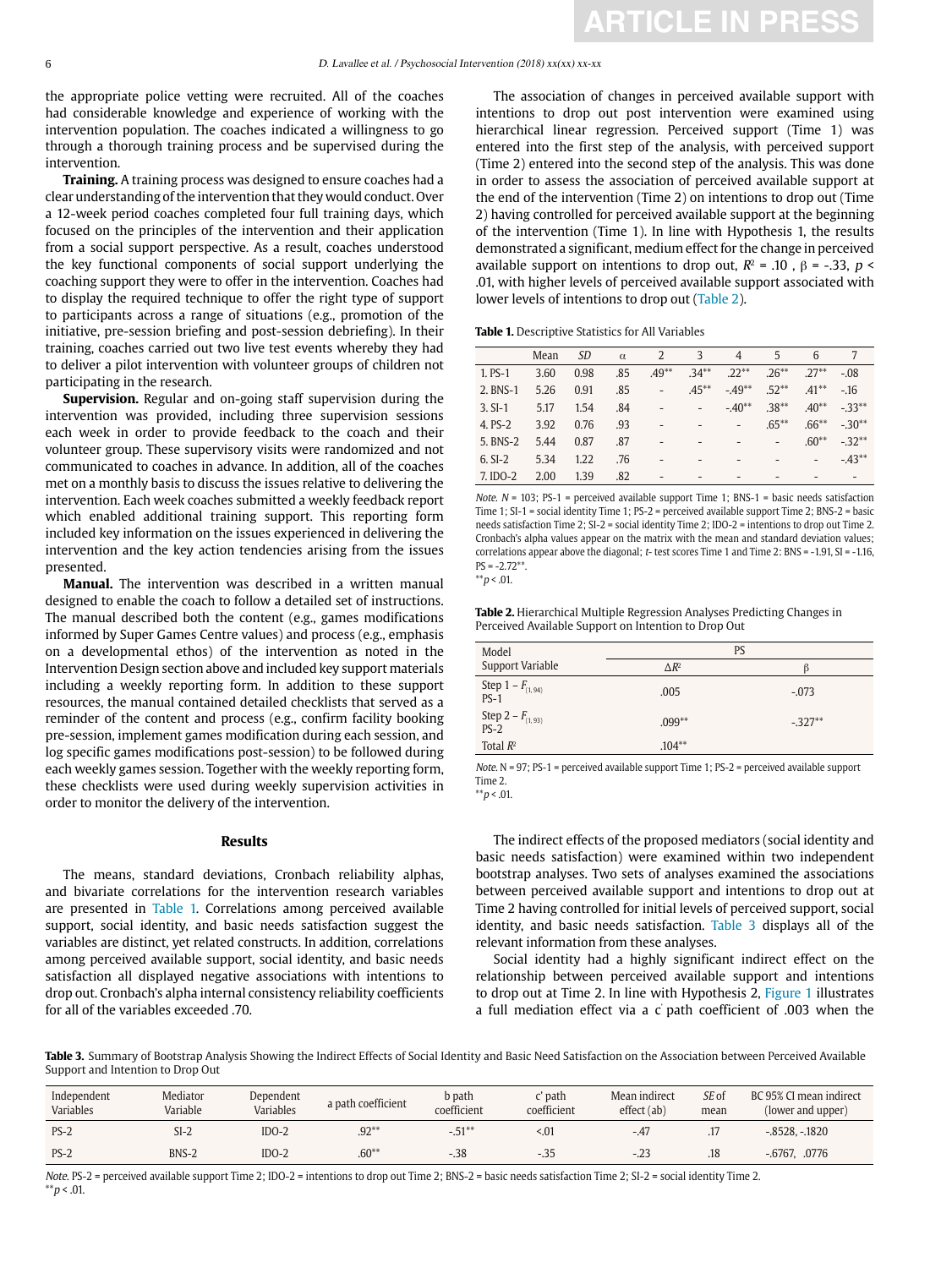

<span id="page-4-0"></span>**Figure 1.** Mediation Model Explaining the Relationship between Perceived Available Support and Intention to Drop Out with Social Identity Posited as the Mediator.

Note.  $N = 94$ ; PS-1 = perceived available support Time 1; SI-1 = social identity Time 1; PS-2 = perceived available support Time 2; SI-2 = social identity Time 2; IDO-2 = intentions to drop out Time 2. The c path coefficient is reflected in the value in parenthesis.

 $*p < .05, **p < .01, **p < .001.$ 

In contrast, basic needs satisfaction had an insignificant indirect effect on the association between perceived available support and intentions to drop out at Time 2. [Figure 2](#page-4-1) illustrates a partial mediation effect via a c' path coefficient of -.35 when the mediator (basic need satisfaction) is included in the model. Bootstrap analysis demonstrated the presence of zero in the bias corrected (BC) 95% confidence interval (CI) as indicated in [Table 3.](#page-3-2) Although no full mediation effect was found for basic needs satisfaction, it is worth noting that this finding was not as a result of the statistical model being underpowered (.95 for the c' path; [Kenny & Judd, 2014](#page-6-17)).



<span id="page-4-1"></span>**Figure 2.** Mediation Model Explaining the Relationship Between Perceived Available Support and Intention to Drop Out with Basic Needs Satisfaction Posited as the Mediator.

Note.  $N = 98$ ; PS-1 = perceived available support Time 1; BNS-1 = basic needs satisfaction Time 1; PS-2 = perceived available support Time 2; BNS-2 = basic needs satisfaction Time 2; IDO-2 = intentions to drop out Time 2. The c path coefficient is reflected in the value in parenthesis.

\*\*p <.01, \*\*\*p <.001.

#### **Post-Intervention Examination**

The GAA has shifted its strategic focus towards a more inclusive and life-long participation ethos in recent years. The 2015-2018 GAA strategic vision "is that everyone be welcome to participate fully in our games and culture, that they thrive and develop their potential, and be inspired to keep a lifelong engagement with our Association" ([GAA, 2015\)](#page-5-6). As a result of the intervention findings, the GAA commenced a national roll-out by establishing 65 Super Games Centres in 2016 [\(Moran, 2016\)](#page-6-18), and this increased to 95 in 2017 [\(Daly & Walsh, 2017\)](#page-5-13). The first and fourth authors conducted a follow-up examination in January 2018 employing the same procedure used to calculate the 19.38% drop-out rate (3,491 participants) in 2012 and found an increase of 7,012 new participants between the ages of 12-16 years since 2015.

**ARTICLE IN PRES** 

#### **Discussion**

The aim of this research was to investigate if changes in perceived available social support predicted intentions to drop out at the end of a psychosocial intervention and, if so, if these effects were mediated by changes in social identity and/or changes in basic needs satisfaction. Participants in the intervention reported low-to-moderate levels of intentions to drop out at the end of the intervention. This mean score of 2.0 on a scoring range of 1-7 compares well with other studies using the same scale with mean scores of 2.87 [\(Quested et al.,](#page-6-19)  [2014\)](#page-6-19) and, 2.70 ([Le Bars, Gernigon, & Ninot, 2009\)](#page-6-20), and 2.91 [\(Sarrazin](#page-6-10)  [et al., 2002\)](#page-6-10) reported previously. Overall, bivariate correlations among study variables were of expected magnitude and direction. The negative correlations between intentions to dropout and (1) perceived available support, (2) social identity, and (3) basic needs satisfaction were in line with previous studies involving basic needs satisfaction and intentions to drop out (e.g., [Quested et al., 2014](#page-6-19)).

As hypothesized, changes in perceived available support had a significant main effect on intentions to drop out post-intervention, and this effect was shown to be mediated by a change in social identity over 24 weeks. These findings build on previous research, which has highlighted the importance of examining the interrelationship between key correlates impacting youth sport drop out [\(Balish et](#page-5-3)  [al., 2014\)](#page-5-3). The emergence of perceived available support as a key predictor of intentions to drop out makes a key contribution to the understanding of the role social support in a youth sport drop out context. These findings are supported by sport-specific research which has demonstrated a consistent link between perceived available support and key positive outcomes, namely, performance (Gillet, [Vallerand, Amoura, & Baldes, 2010\)](#page-5-14), self-confidence [\(Rees, 2007](#page-6-21)), and flow states ([Bakker, Oerlemans, Demerouti, Slot, & Ali, 2011\)](#page-5-15). The findings from this study indicate that one's ability to appraise the availability of support plays a key role in drop out intentions from sport. Such a finding is crucial in supporting continued research into the understanding of how support perceptions are formed and the consistency of an individuals' support perceptions across different support providers in a youth sports setting.

The emergence of social identity as a key mediator explaining the association between perceived support and intentions to drop out expands the understanding of key social environment factors in youth sport. This finding is in line with previous calls for research to explore the causal paths underpinning the key fluctuations in social contexts ([Felton & Jowett, 2012;](#page-5-16) [Rees, Haslam, Coffee, & Lavallee,](#page-6-22)  [2015](#page-6-22)). Previous research has highlighted the importance of social identity in influencing the judgements of support (e.g., [Haslam, Jetten,](#page-6-23)  [O'Brien, & Jacobs, 2004](#page-6-23)). It is, therefore, perhaps to be expected that the effects of perceived available support are explained through one's social identity. This finding is similar to the results from a recent study in which [Coussens, Rees, and Freeman \(2015\) f](#page-5-17)ound that university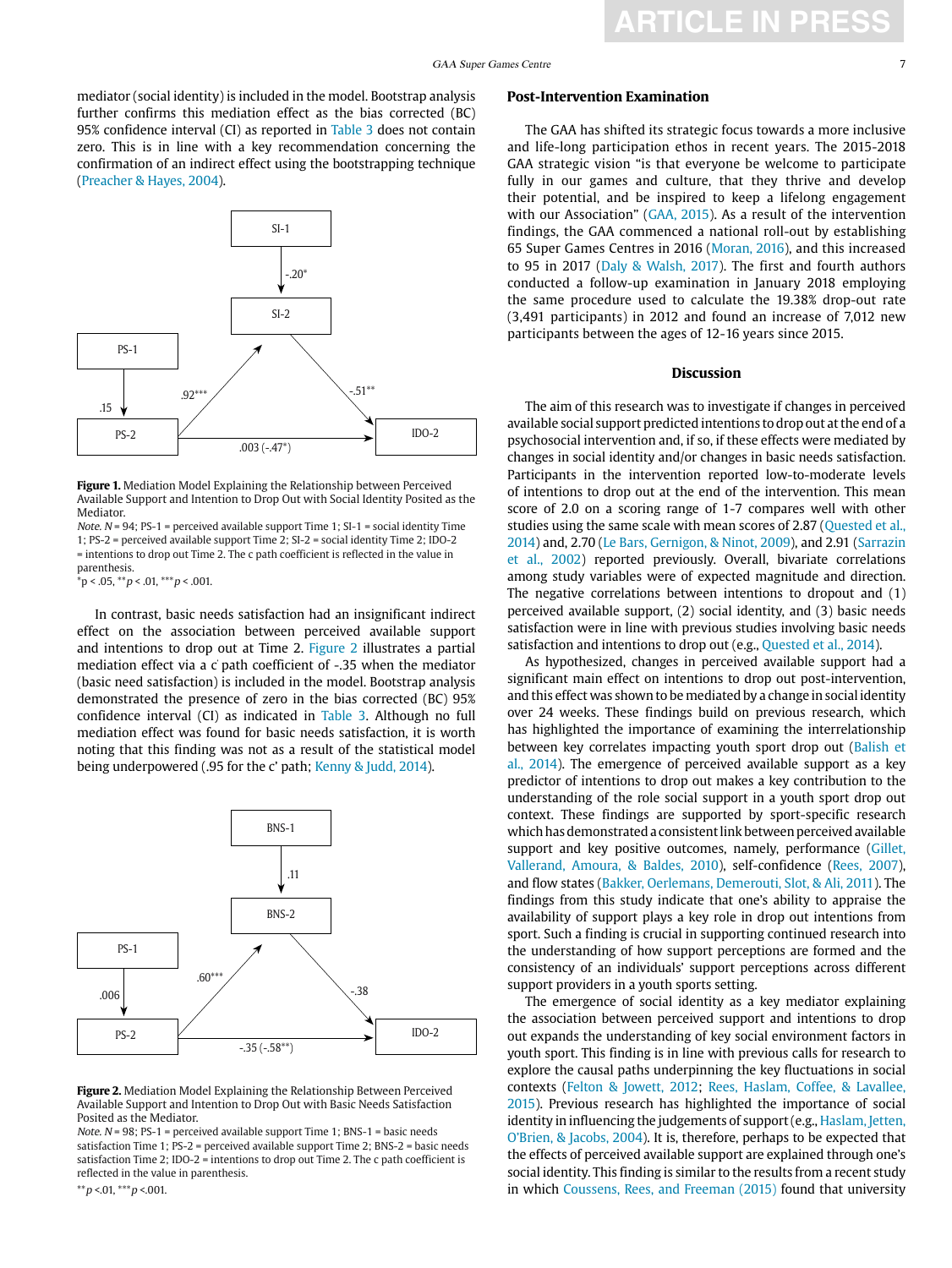athletes perceived specific coaches to be highly agreeable, competent and individuals with whom they share a common identity, while also perceiving these same coaches to be particularly supportive in comparison with other coaches.

These findings concerning perceived support and social identity in the context of predicting intentions to drop out present key implications for social support intervention design. First, the emergence of social identity as a mediating factor explaining the association between perceived support and intentions to drop out merits significant attention. The findings suggest that a shared sense of social identity within a social group positively translates judgments of support through a sense of belonging and purpose. This is in line with previous research that has demonstrated that a shared sense of social identity between perceiver and provider has been shown to explain the giving, receiving, and interpretation of support ([Haslam et al., 2004](#page-6-23)). Given the significance of a shared identity in translating the judgments of support, future social support interventions should consider the selection and cultivation of shared values in order to positively translate support perceptions to alter subsequent outcomes.

As [Cohen, Underwood, and Gottlieb \(2000\)](#page-5-18) advise, selecting appropriate support strategies from an intervention perspective are not without its challenges. [Coussens et al. \(2015\)](#page-5-17) demonstrated that when athletes perceive specific coaches to be highly agreeable, competent, and individuals with whom they share a common identity, they also perceive these same coaches to be particularly supportive in comparison with other coaches. Future researchers should, therefore, consider completing a baseline support network assessment on the key relationships underpinning the goal of a social support intervention, as this can ensure that interventions are focused on the appropriate antecedents of perceived support.

Several practical implications emerged based on the study findings, including the development of social skills to enhance support perception and use of social identity to increase group supportiveness. Evidence relating to perceived support highlights the importance of increasing perceived support in youth sport contexts. [Uchino \(2009\) h](#page-6-24)as highlighted that the development of social skills in children and adolescents can lead to the formation of a supportive social network, which can enhance perceived support. Such interventions have been linked to improvements in peer acceptance and support (e.g., [Bierman, 1986\)](#page-5-19) and academic outcomes ([Dirks, Treat, & Weersing, 2007](#page-5-20)). The findings relating to social identity also point to a key practical implication whereby the cultivation of a common identity can translate effects of perceived available support. These findings suggest that adults (e.g., coaches) who cultivate a common social identity between them and their participants could help to promote participants' perceptions of them as supportive [\(Coussens et. al., 2015](#page-5-17)). This might involve practitioners helping coaches to identify values underpinning positive youth sport experiences, such as those delivered through the Super Games Centre intervention (e.g., positive feedback) upon which coaches can translate greater levels of supportiveness in a youth sport setting.

In terms of limitations, the participants were 103 males aged 12 to 16 years from a GAA sport background across 10 Super Games Centres. As [Patton \(2015\) h](#page-6-25)ighlighted, purposeful sampling does not necessarily aim to be representative but to establish participant groups who can provide in-depth responses for the research questions, so the results cannot be generalized to other adolescent populations who are different ages or come from other sports. The study design represents another limitation from a methodological perspective. As there was no control group present in the intervention, causality cannot be inferred with regards to the intervention due to the level of support variability presented across the intervention sites. Future intervention-based research should consider the inclusion of randomized controlled groups to assess the effectiveness of social support intervention strategies. Moreover, research has highlighted the need for controlled interventions to include measures of mediating variables in order to determine if an interventions success can be attributed to changes in the presumed mediators.

#### **Conflict of Interest**

The authors of this article declare no conflict of interest.

#### **References**

- <span id="page-5-11"></span>Ajzen I., & Driver B.L. (1992). Application of the theory of planned behavior to leisure choice. Journal of Leisure Research, 24, 207-224. [https://doi.](https://doi.org/10.1111/j.1559-1816.2010.00615.x) [org/10.1111/j.1559-1816.2010.00615.x](https://doi.org/10.1111/j.1559-1816.2010.00615.x)
- <span id="page-5-1"></span>Atkins, M. R., Johnson, M. D., Force, E. C., & Petrie, T. A. (2015). Peers, parents, and coaches, oh, my! The relation of the motivational climate to boys' intention to continue in sport. Psychology of Sport and Exercise, 16, 170-180. https://doi.org/10.1016/j.psychsport.2014.10.008
- <span id="page-5-15"></span>Bakker, A. B., Oerlemans, W., Demerouti, E., Slot, B. B., & Ali, D. M. (2011). Flow and performance: A study among talented Dutch soccer players. Psychology of Sport and Exercise, 12, 442-450. [https://doi.](https://doi.org/10.1016/j.psychsport.2011.02.003) [org/10.1016/j.psychsport.2011.02.003](https://doi.org/10.1016/j.psychsport.2011.02.003)
- <span id="page-5-3"></span>Balish, S. M., McLaren, C., Rainham, D., Blanchard, C., (2014). Correlates of youth sport attrition: A review and future directions. Psychology of Sport and Exercise, 15, 429-439. [https://doi.org/10.1016/j.](https://doi.org/10.1016/j.psychsport.2014.04.003) [psychsport.2014.04.003](https://doi.org/10.1016/j.psychsport.2014.04.003)
- <span id="page-5-12"></span>Baron, R. M., & Kenny, D. A. (1986). The moderator-mediator variable distinction in social psychological research: Conceptual, strategic, and statistical considerations. Journal of Personality and Social Psychology, 51, 1173-1182. <https://doi.org/10.1037/0022-3514.51.6.1173>
- <span id="page-5-19"></span>Bierman, K. L. (1986). Process of change during social skills training with preadolescents and its relation to treatment outcome. Child Development, 57, 230-240.<https://doi.org/10.2307/1130654>
- <span id="page-5-8"></span>Burton, D. (1984). The dropout dilemma in youth sports: Documenting the problem and identifying solutions. In R. M. Malina (Ed.), Young athletes: Biological, psychological and educational perspectives (pp. 245-266). Champaign, IL: Human Kinetics.
- <span id="page-5-18"></span>Cohen, S., Gottlieb, B. H., & Underwood, L. G. (2000). Social relationships and health. In S. Cohen, L. G. Underwood, & B. H. Gottlieb (Eds.), Social support measurement and intervention: A guide for health and social scientists (pp. 3-25). New York, NY: Oxford University Press.
- <span id="page-5-4"></span>Conroy, D. E., & Coatsworth, J. D. (2007). Assessing autonomy-supportive coaching strategies in youth sport. Psychology of [Sport](http://www.apple.es) & Exercise, 8, 671-684. https://doi.org/10.1016/j.psychsport.2006.12.001
- <span id="page-5-17"></span>Coussens, A., Rees, T., & Freeman, P. (2015). Uniquely supportive coaches: Two multivariate generalizability studies of the determinants of perceived coach support. Journal of Sport & Exercise Psychology, 37, 51-62. <https://doi.org/10.1123/jsep.2014-0087>
- <span id="page-5-2"></span>Crane, J., & Temple, V. (2015). A systematic review of dropout from organized sport among children and youth. European Physical Education Review, 21, 114-131. <https://doi.org/10.1177/1356336X14555294>
- <span id="page-5-5"></span>Curran, T., Hill, A. P., Hall, H. K., & Jowett, G. E. (2015). Relationships between the coach-created motivational climate and athlete engagement in youth sport. Journal of Sport and Exercise Psychology, 37, 193-198. https://doi.org/10.1123/jsep.2014-0203
- <span id="page-5-13"></span>Daly, P. & Walsh, N. (2017, January). Better learners make better people and values optimize potential. Keynote presentation at Games Development Conference. Dublin.
- <span id="page-5-20"></span>Dirks, M. A., Treat, T. A., & Weersing, V. R. (2007). Integrating theoretical, measurement, and intervention models of youth social competence. Clinical Psychology Review, 27, 327-347. [https://doi.org/10.1007/](https://doi.org/10.1007/s00787-015-0727) [s00787-015-0727](https://doi.org/10.1007/s00787-015-0727)
- <span id="page-5-10"></span>Doosje, B., Ellemers, N., & Spears, R. (1995). Perceived intragroup variability as a function of group status and identification. Journal of Experimental Social Psychology, 31, 410-436. <https://doi.org/10.1006/jesp.1995.1018>
- <span id="page-5-16"></span>Felton, L., & Jowett, S. (2012). The mediating role of social environmental factors in the associations between attachment styles and basic needs satisfaction. Journal of Sports Sciences, 31, 618-628. [https://doi.org/10](https://doi.org/10.1080/02640414.2012.744078) [.1080/02640414.2012.744078](https://doi.org/10.1080/02640414.2012.744078)
- <span id="page-5-9"></span>Freeman, P., Coffee, P., & Rees, T. (2011). The PASS-Q: The perceived available support in sport questionnaire. Journal of Sport & Exercise Psychology, 33, 54-74.
- <span id="page-5-7"></span>GAA. (2012). Mobilising forces, modernising structures and moving with the times. Gaelic Athletic Association: Dublin, Ireland.
- <span id="page-5-6"></span>GAA. (2015). GAA Strategic Plan 2015-2018. Dublin, Ireland: Gaelic Athletic Association.
- <span id="page-5-0"></span>Gardner, L. A., Magee, C. A., & Vella, S. A. (2017). Enjoyment and Behavioral Intention Predict Organized Youth Sport Participation and Dropout. Journal of Physical Activity and Health, 14, 861-865. [https://doi.](https://doi.org/10.1123/jpah.2016-0572) [org/10.1123/jpah.2016-0572](https://doi.org/10.1123/jpah.2016-0572)
- <span id="page-5-14"></span>Gillet, N., Vallerand, R.J., Amoura, S., & Baldes, B. (2010). Influence of coaches' autonomy support on athletes' motivation and sport performance: A test of the hierarchical model of intrinsic and extrinsic